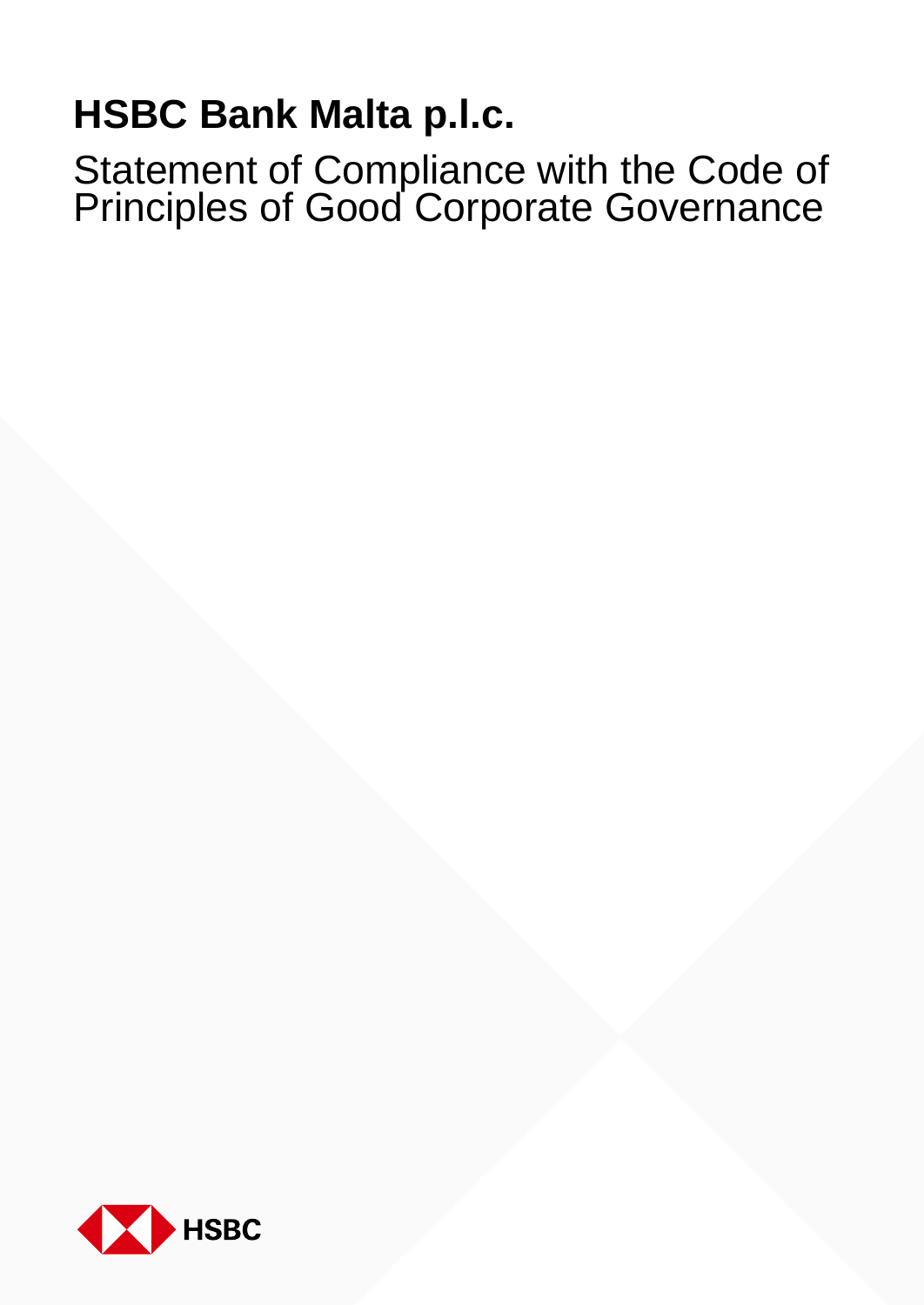# Statement of compliance with the Code of Principles of Good Corporate Governance

The Board of Directors (the 'Board') of HSBC Bank Malta p.l.c. (the 'bank') acknowledges that effective corporate governance is critical to the proper functioning of the banking sector and the economy as a whole. Hence, it is committed to the HSBC global values of valuing difference, succeeding together, taking responsibility and getting it done. The Board ensures that each employee, through ongoing training, is aware of the obligation to ensure that his or her conduct consistently matches the bank's values.

The Board is proud of the fact that it has a solid corporate governance framework that is built around the principles of control and accountability. This culture stems from a philosophy that puts the protection of investors and the interest of customers at the forefront. The Board further believes that good corporate governance has a positive impact on the bank's performance.

Corporate governance is subject to regulation by the Malta Financial Services Authority. As a company whose equity securities are listed on a regulated market, the bank endeavours to adopt the Code of Principles of Good Corporate Governance (the 'Code' or 'Principles') embodied in Appendix 5.1 of the Capital Markets Rules. In terms of Capital Markets Rule 5.94 and the Code's Preamble, the bank is obliged to disclose compliance or non-compliance with the provisions of the said Code. The bank strives to maintain the highest standards of disclosure in reporting the effective measures adopted to ensure compliance with the Principles, and to explain the instances of non-compliance.

# Compliance with the Code

# Principle 1: The Board

The Board plays a key role in effective governance as it lies at the top-end of a system of control that is focused on overseeing and challenging management and control functions in order to ensure effective and prudent management of the bank.

The bank is headed by an effective Board that leads the bank, directs the business and promotes the company's values and standards. It reinforces the tone from the top by setting corporate values. It creates expectations that all business should be conducted in a legal and ethical manner.

The Board is composed of members who are honest, competent and solvent, and have been considered to be fit and proper to direct the business of the bank. Directors, individually and collectively, are of the appropriate calibre, having the necessary skills and experience to provide leadership, integrity and judgement in directing the bank. The courageous integrity, honesty and diligence of the Directors guarantee that the bank adheres to HSBC Group's (the 'Group') highly ethical business values and this is reflected in the bank's decision and policymaking process. Through their knowledgeable contribution, Directors enhance shareholder value, protect the bank's assets and safeguard the interest of third parties.

All Directors ensure that they are informed about the overall activity, financial and risk situation of the bank, taking into account the economic environment. They are also cognisant of decisions that have a major impact on the bank's business.

Board Members are accountable for their performance and that of their delegates to shareholders and other relevant stakeholders. Besides having a broad knowledge of the bank's business, they are also conversant with the statutory and regulatory requirements regulating this business. Directors regularly attend Board meetings and allocate sufficient time to perform their duties.

The Board determines and oversees the implementation of the bank's strategic objectives and risk strategy and internal governance. It regularly reviews management performance. and ensures that the bank has the appropriate financial and human resources to meet its objectives.

Moreover, it exercises prudent and effective controls, which enable risk to be appropriately assessed and managed in order to achieve the short- and long-term sustainability of the business. As part of a larger international Group, the Board assesses the compatibility of Group policy with local legal and regulatory requirements, and where appropriate, adapts those policies.

The Board ensures the integrity of the bank's accounting and financial reporting systems, including financial and operational controls and compliance with the law and relevant standards.

During the year, the Board delegated specific responsibilities to a number of Committees, namely the Audit Committee, the Risk Committee, the Remuneration and Nomination Committee and the Executive Committee. Further detail in relation to the Committees and their responsibilities can be found under Principle 4 of this Statement.

The process of appointment of Directors is conducted in terms of the company's Memorandum and Articles of Association. It states that the Board is to consist of not more than nine Directors who are appointed/elected by the shareholders. Every shareholder owning 11 per cent of the Ordinary Share Capital is entitled to appoint one Director for each 11 per cent shareholding. The majority shareholder therefore has the right to appoint six Directors. Furthermore, any excess fractional shareholding not so utilised may be used to participate in the voting for the election of further Directors. Shareholders who own less than 11 per cent of the ordinary share capital participate in the election of the remaining three Directors. The largest single shareholder (subject to a minimum 33 per cent holding of the ordinary issued share capital of the bank) is entitled to appoint a Chairman from among the Directors appointed or elected to the Board.

# Principle 2: Chairman and Chief Executive Officer

The positions of the Chairman and of the Chief Executive Officer ('CEO') are occupied by different individuals. There is a clear division of responsibilities between the running of the Board and the Chief Executive Officer's responsibility in managing the bank's business. This separation of roles of the Chairman and Chief Executive Officer avoids concentration of authority and power in one individual. It differentiates the function of leadership of the Board from that of running the business.

The Chairman and the CEO acknowledge that it is imperative to have a constructive relationship with each other and that a certain level of independence is maintained.

The letter of appointment of the Chairman approved by the Board and agreed to by the Chairman clearly establishes the responsibilities of the Chairman, including an assessment of the time commitment expected.

The Chairman, who was independent on appointment and still meets the independence criteria, leads the Board. He sets the meeting agenda and ensures that decisions of the Board are taken on a sound and well-informed basis. He ensures that the Directors receive precise, timely and objective information and at the same time ensures effective communication with shareholders. During Board meetings, he encourages active engagement by all Board Members and ensures that Directors constructively challenge senior management. The Chairman also facilitates the effective contribution of Non-Executive Directors thus ensuring constructive relations between Executive and Non-Executive **Directors** 

The Chairman encourages and promotes open and critical discussion, ensuring that any dissenting views are expressed and discussed within the decision-making process. Moreover, the Chairman contributes to the efficient flow of information within the Board, as well as between the Board and its Committees. The Chairman is responsible for an effective overall functioning of the Board.

The Chief Executive Officer advises the Board, formulates policies and makes recommendations to the Board. He develops, drives and delivers performance within strategic goals, commercial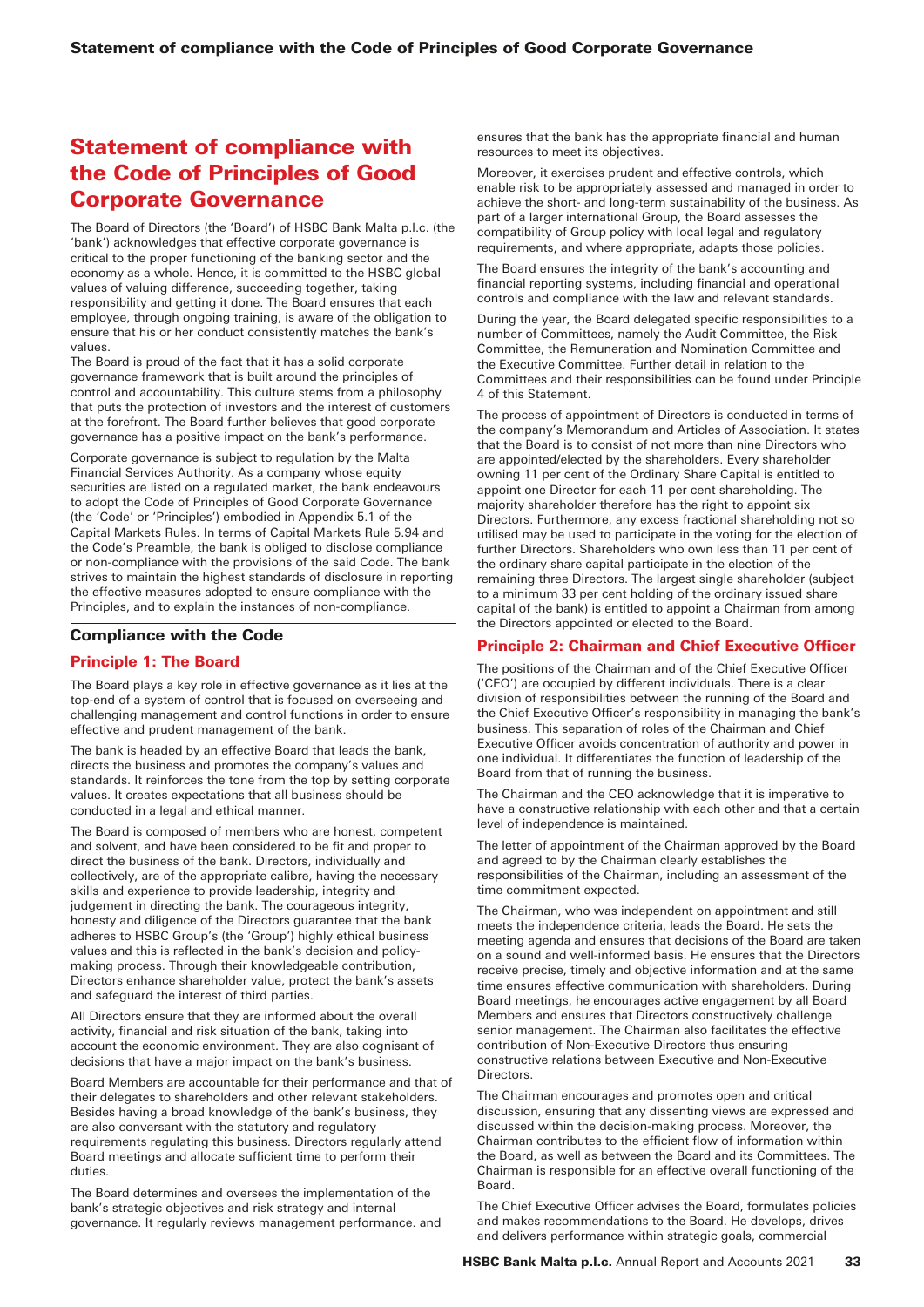objectives and business plans agreed by the Board. He is responsible for executing strategy and implementing plans. He effectively leads the senior management in the day-to-day running of the bank, ensures compliance with appropriate policies and procedures and maintains an effective framework of internal controls over risk in relation to the business. He makes decisions on all matters affecting the operations, performance and strategy of the business, except for those matters reserved for the Board or specifically delegated by the Board to its Committees. He assists in the selection and evaluation of prospective Board Members and senior management roles. He interfaces between the Board and employees and between the bank and other stakeholders.

### Principle 3: Composition of the Board

Experience has shown that the size of the Board is appropriate to facilitate effective oversight over the bank's operations. Each of the Directors is skilful, competent, knowledgeable and experienced to fulfil his/her role diligently. The Directors who held office during the year, possess the requisite ability to assess business risk, to identify key performance indicators and participate in critical debate in the decision-making process.

Ethnicity, age, culture, and gender diversity, underpinned by meritocracy, are areas of strategic focus for the employee base. The same principle is applied to the composition of the Board in accordance with the Board Diversity Policy. This policy established a target of 33% of Directors to be female by 2022 (presently there are two female Directors on the Board), together with an aspiration to target gender parity on the Board over the long term, while abiding by the principle of meritocracy. Indeed, the bank remains committed to meritocracy in the Boardroom, which requires a diverse and inclusive culture where Directors believe that their views are heard, their concerns are attended to and they serve in an environment where bias, discrimination and harassment at any level are not tolerated. The benefits of diversity, including that in educational and professional backgrounds continue to influence the Remuneration and Nomination Committee's Board succession planning and Board candidates' selection process. This has resulted in a diverse Board composition which meets the diversity criteria in its widest aspect of ethnicity, age, culture, gender and educational and professional backgrounds. The right mix of Board Members ensures diverse perspectives, experience and knowledge.

During 2021, the Board was composed of a Non-Executive Chairman, two Executive Directors and six Non-Executive Directors. Five of the Non-Executive Directors are deemed to be independent. Whereas the Executive Directors are involved in the day-to-day running of the business, ensuring adherence to the four-eye principle, the Non-Executive Directors bring an external perspective to the Board when they constructively challenge and help develop proposals on strategy, scrutinise the performance of management, and monitor the risk profile and the reporting of performance.

They are proactive in ensuring that financial controls and risk management systems are well established and in satisfying themselves with the integrity of financial information.

The appointment of Directors requires the 'non-objection' of the European Central Bank. This non-objection has been granted to all of the bank's Directors.

The letter of appointment issued to Non-Executive Directors stipulates the minimum time commitment expected to be dedicated to the bank. Non-Executive Directors undertake to have sufficient time to meet what is expected of them. Any other significant commitments are disclosed to the Board before their appointment and subsequent changes are notified as they arise.

In accordance with the Code Provision 3.2, the independent Non-Executive Directors as at 31 December 2021 were the following:

Ingrid Azzopardi, Yiannos Michaelides, Andrew Muscat, Sue Vella and Manfred Galdes.

In determining the independence or otherwise of its Directors, the Board has considered, inter alia, the principles relating to

independence embodied in the Code, the local group's own practice as well as general principles of good practice.

The Board has determined that the fact that Andrew Muscat is a partner in a Law firm that provides legal services to the bank does not influence this Director's objective and balanced judgement or in any way reduce his ability to take decisions independently.

On the other hand, in accordance with Code Provision 3.2.1, the Board had decided that the employment of Matthew Colebrook with the Group rendered him non-independent from the bank. This did not however, in any manner, detract from the nonindependent Director's ability to maintain independence of free judgement and character at all times. He was deemed able to make his own sound, objective judgement and independent decisions when performing his functions and responsibilities.

In terms of Principle 3.4, each Non-Executive Director has confirmed in writing to the Board that he/she undertook:

- to maintain in all circumstances his/her independence of analysis, decision and action;
- not to seek or accept any unreasonable advantages that could be considered as compromising his/her independence; and
- to clearly express his/her opposition in the event that he/she finds that a decision of the Board may harm the bank.

#### Principle 4: The Responsibilities of the Board

The Board sets the bank's strategy, policies and business plans and strategy is discussed on a regular basis at Board meetings. The Board of Directors monitors the implementation by management of strategy and policy within the parameters of all relevant laws, regulations and codes of best practice. The Board ensures that a balance is maintained between enterprise and control. The Board recognises and supports innovation within the management of the bank and it remains accountable to the shareholders for its performance and also ensures effective communication with the different groups of stakeholders.

The Board actively oversees the affairs of the bank and stays attuned to material changes in the bank's business and the external environment, as well as acts in a timely manner to protect the long-term interests of the bank. It plays a leading role in establishing the bank's corporate culture and values. The Board, together with senior management and the Chief Risk Officer establishes the bank's risk appetite, taking into account the commercial and regulatory landscape and the bank's long-term interests, risk exposure and ability to manage risk effectively. It also oversees the bank's adherence to the Risk Appetite Statement, risk policy and risk limits.

The Board is also responsible for approving the approach and overseeing the implementation of key policies pertaining to the bank's capital adequacy assessment process, capital and liquidity plans, compliance policies and obligations and the internal control system. The Board, through one of its Directors who reports to the Board, oversees the integrity, independence and effectiveness of the bank's policies and procedures for Whistleblowing. Whistleblowing also falls under the remit of the Audit Committee.

The regular evaluation of management's implementation of corporate strategy and financial obligations is based on the use of key performance indicators enabling the bank to adopt expedient corrective measures. These key business risk and performance indicators are benchmarked against industry norms so as to ensure that the bank's performance is effectively evaluated.

The Board ensures that the bank has appropriate policies and procedures in place that guarantee that the bank and its employees adhere to the highest standards of corporate conduct and comply with the applicable laws, regulations, business and ethical standards.

The Board has approved a Management Body and Key Function Holders Suitability Assessment Policy ('Board Suitability Policy') and has also adopted a succession policy and developed a succession plan for the future composition of the Board.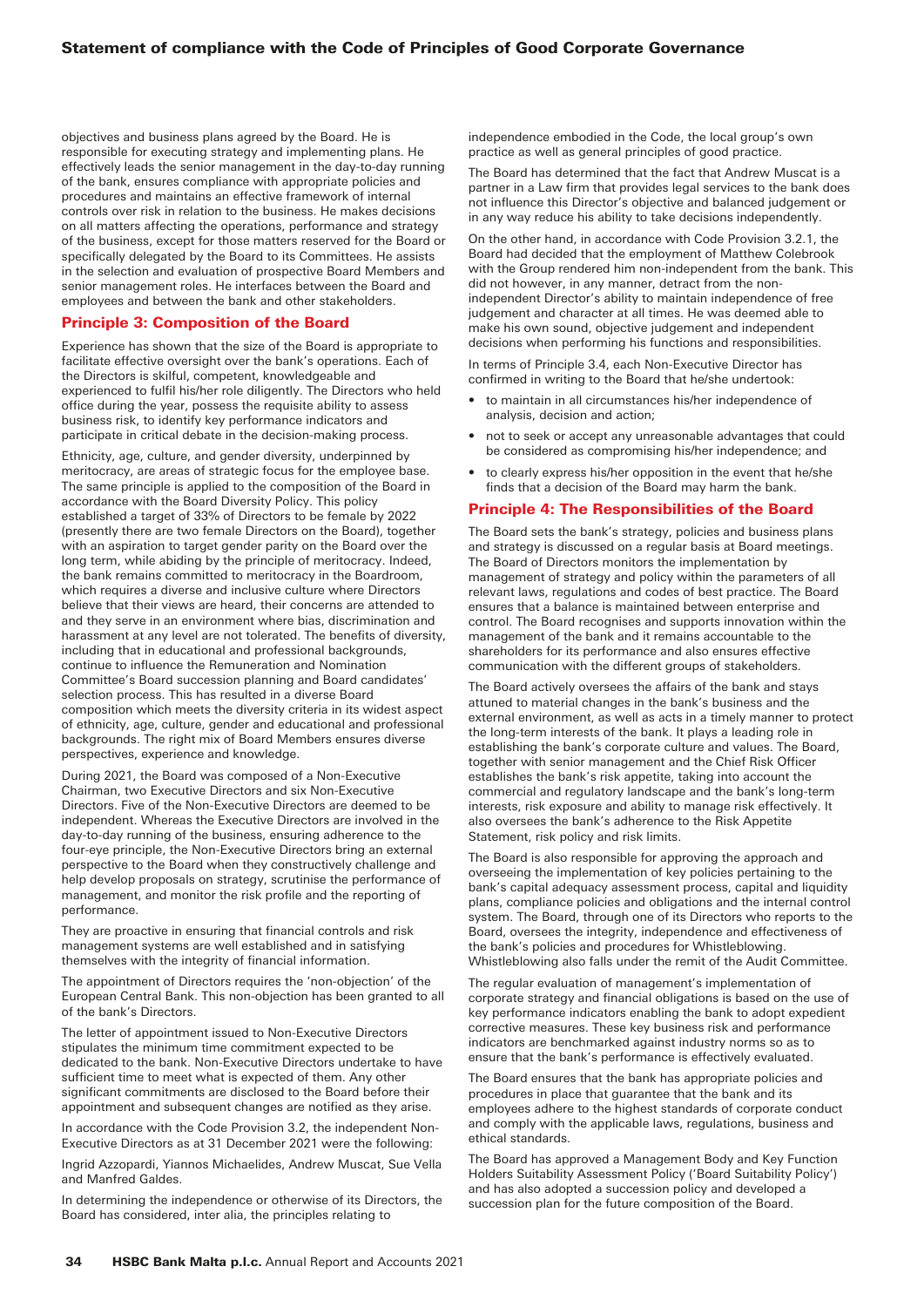An effective reporting system that enables the Directors to have relevant and timely information, such that the Board can discharge its duties, exercise objective judgement and take pertinent decisions, is implemented through:

- presentations delivered by senior management during Board meetings;
- updates provided by the CEO and senior management during intervals between Board/Committees' meetings; and
- accessibility to a common electronic platform hosting bank information, including Board/Committees' documentation and minutes of meetings.

The Board ensures that its level of power is known by all Directors and the senior management of the bank. Any delegation of responsibility and function is clearly documented.

The Board delegates specific responsibilities to Committees, which operate under their respective formal Terms of Reference which are embodied in the Corporate Governance Framework which the Board reviews and approves on an annual basis.

#### Audit Committee

The Terms of Reference of this Committee are compliant with the Capital Markets Rules and Banking Rule 12, the European Banking Authority Guidelines on Internal Governance and are modelled on the recommendations in the Cadbury Report and the UK Walker Review.

The Committee protects the interests of the bank's shareholders and assists Directors in conducting their role effectively so that the bank's decision-making capability and the accuracy of its reporting and financial results are maintained at the highest level at all times. It ensures that the bank maintains a robust finance function responsible for accounting and financial data. This Committee has non-executive responsibility for oversight of, and advice to, the Board on matters relating to financial reporting. Hence, it monitors the integrity of the bank's financial statements, and any formal announcements relating to the bank's financial performance or supplementary, regulatory information, reviewing significant financial reporting judgements contained in them.

This Committee reviews, inter alia, the bank's annual operating plan and the capital plan. Moreover, it reviews and considers changes to significant accounting policies and practices as applicable.

An important function of the Audit Committee is to monitor and review the effectiveness of the Internal Audit Function, consider major findings of internal investigations and management's response, and ensure that the Internal Audit Function is adequately resourced and is free from constraint by management.

This Committee approves the internal audit work plan, which will include assessment of controls relating to financial reporting, conduct, financial crime and other risks as appropriate.

The Audit Committee also has the responsibility to review and monitor the external auditor's independence, objectivity and the effectiveness of the audit process. In this regard, the Committee also has to satisfy itself that there is the appropriate co-ordination between the internal and external auditors.

This Committee scrutinises and approves related party transactions. It considers the materiality and the nature of the related party transactions carried out by the bank to ensure that the arms' length principle is adhered to at all times and that business resources are not misapplied.

The Committee oversees the implementation of the bank's Whistleblower Policy to ensure confidentiality, protection and fair treatment of whistleblowers. It reviews the operation and effectiveness of the arrangements by which staff, in confidence, can raise issues.

The Committee met six times during 2021 and was composed of Ingrid Azzopardi as Chairperson, and Andrew Muscat and Sue Vella as Members.

#### Attendance at Audit Committee meetings

|                      | Attended   |
|----------------------|------------|
| Ingrid Azzopardi     | 6 out of 6 |
| <b>Andrew Muscat</b> | 6 out of 6 |
| Sue Vella            | 6 out of 6 |

During the year, regular informal meetings were held between the Chairman of this Committee and Members of Senior Management especially the Chief Executive Officer, the Head of Internal Audit and the Chief Financial Officer.

Senior Managers of the bank are invited to attend any of the Audit Committee's meetings as directed by the Committee.

The Chief Executive Officer, the Chief Risk Officer, the Chief Financial Officer and representatives of the external auditors attend all the meetings. In line with Capital Markets Rule 5.131, the Head of Internal Audit is also present for the meetings and has a right of direct access to the Chairman of the Committee at all times.

Ingrid Azzopardi was appointed by the Board as the Director who is independent and competent in accounting and/or auditing in terms of Capital Markets Rule 5.117 on the basis that she is a Certified Public Accountant and Auditor and a Fellow of the Malta Institute of Accountants, a Fellow of the UK Institute of Directors, and also a Member of the Institute of Internal Auditors.

In terms of Capital Markets Rule 5.127.7, the Audit Committee is responsible for developing and implementing policy on the engagement of the external auditor to supply non-audit services. The provision of non-audit services to EU Public Interest Entities ('PIEs') and to parent and controlled undertakings in the EU are regulated in terms of EU rules.

In addition, since HSBC Holdings plc is a Securities Exchange Commission ('SEC') registered company, non-audit services provided by the external auditor are also regulated in terms of the SEC rules.

#### Risk Committee

This Committee is responsible for advising the Board on high-level risk-related matters, including both financial and non-financial risks, impacting the bank and its subsidiaries. In providing such oversight and advice to the Board, the Committee oversees: current and forward-looking risk exposures, the bank's risk appetite profile and future risk strategy. The Committee has to satisfy itself that the risk appetite is aligned to the bank's strategy and business plans and takes into account the macroeconomic and financial environment. It is the Committee's responsibility to advise the Board on overall current and future risk appetite, risk tolerance-related matters and strategy and assist the Board in overseeing implementation of that strategy by senior management.

The Committee reviews and recommends as applicable the bank's Internal Capital Adequacy Assessment Process and the Internal Liquidity Adequacy Assessment Process. The Committee has to satisfy itself that the stress testing framework, governance and related internal controls are robust.

The Committee reviews the effectiveness of the bank's conduct framework designed to deliver fair outcomes for customers, preserve the orderly and transparent operation of financial markets and protect the bank against adverse outcomes to the bank's financial and non-financial condition and prospects.

The Committee also considers the effectiveness of management's policies for addressing risks relating to the bank's cyber security, information security and operational resilience programmes. Moreover, the Committee oversees matters relating to Financial Crime Risk and controls relating to anti-bribery and corruption. Furthermore, the Committee approves the annual plan for the Compliance Function and receives regular reports on progress against the plan and other matters relating to regulatory compliance risk and the bank's relationship with Regulators.

The Committee is empowered to review whether prices of liabilities and assets offered to clients take full account of the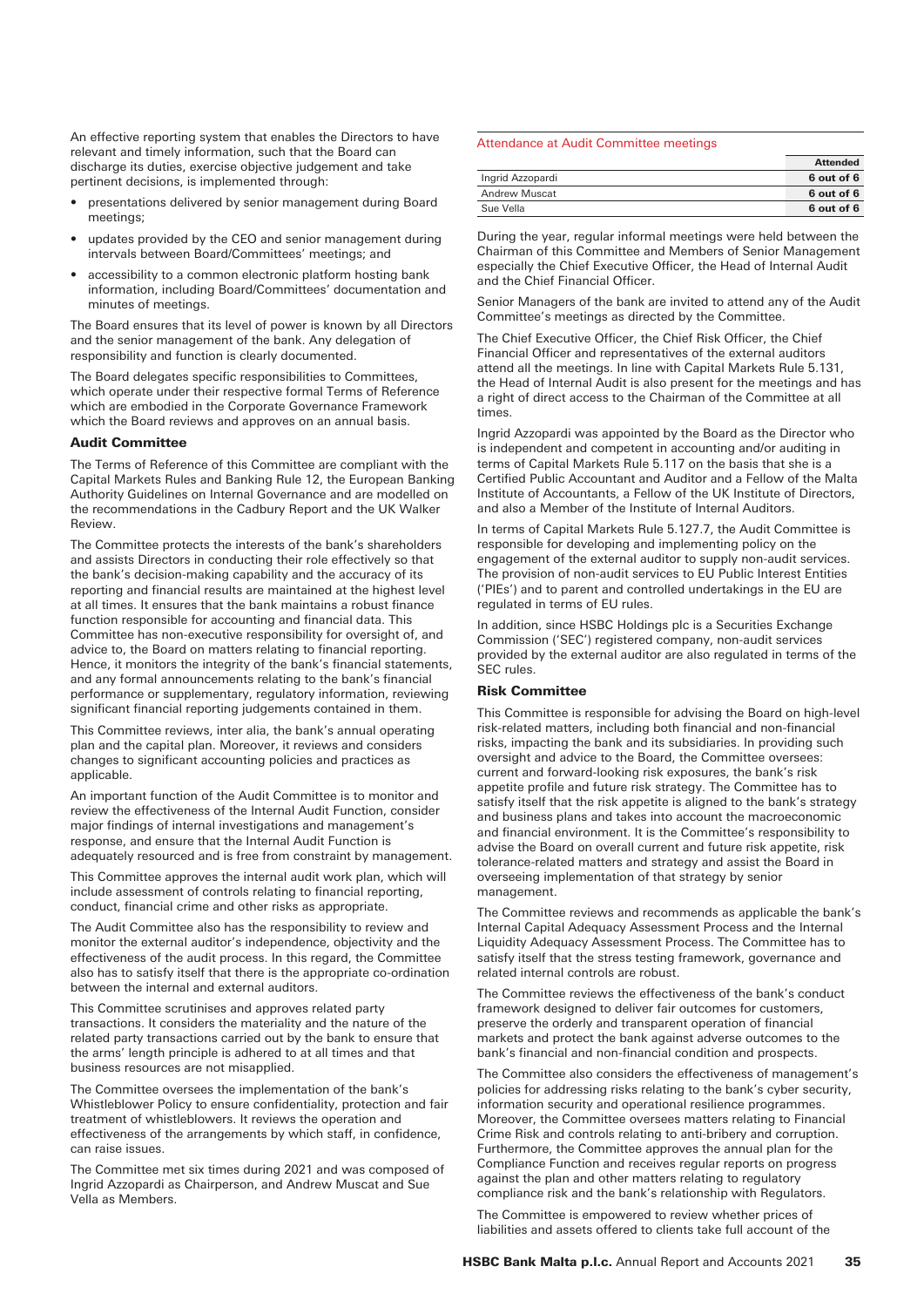# Statement of compliance with the Code of Principles of Good Corporate Governance

bank's business model and risk strategy. Moreover, it reviews how effectively management is embedding and maintaining an effective risk management culture and strong internal control environment designed to foster compliance with the bank's regulatory compliance requirements.

The Committee met ten times during 2021 and was composed of Manfred Galdes as Chairman, and Ingrid Azzopardi and Yiannos Michaelides as Members.

#### Attendance at Risk Committee meetings

|                       | <b>Attended</b> |
|-----------------------|-----------------|
| <b>Manfred Galdes</b> | 10 out of 10    |
| Ingrid Azzopardi      | 10 out of 10    |
| Yiannos Michaelides   | 6 out of 10     |

Senior managers of the bank and the external auditors are invited to attend any of the meetings as directed by the Committee.

The Chief Executive Officer, the Chief Risk Officer, the Chief Financial Officer, the Chief Compliance Officer and the Head of Internal Audit are standing attendees at the meetings.

#### Remuneration and Nomination Committee ('RemNom' Committee)

The remuneration aspect of this Committee, its composition and information relating to its meetings during 2021 are dealt with under the Remuneration Report, which also includes, inter alia, the Remuneration Statement in terms of Code Provision 8.A.4 and information required in terms of Appendix 12.1 of the Capital Markets Rules.

In its nomination function, the Committee is primarily tasked with identifying and nominating new Board and Board Committees' candidates for the approval of the Board. It periodically assesses the structure, size, composition and performance of the Board and makes recommendations to the Board with regard to any changes. It is also tasked with considering issues relating to succession planning and reviewing the Suitability Policy for selection and appointment of senior management. This Committee is also responsible to at least annually assess the skills, knowledge and experience of individual Directors and of the Board collectively and report on this to the Board.

The Committee continued to perform its role regarding 'fit and proper' assessments of present and prospective Board Members, with power of rejection of any proposed Board candidate on the basis of unsuitability. In order to enable the Committee to carry out its assessment of the suitability of each individual Director and of the collective suitability of the Board, in terms of the bank's Suitability Policy, Directors have to complete two self-assessment questionnaires. The following criteria are considered by the Committee for the individual assessment: knowledge, skill and experience, reputation, honesty and integrity, conflicts of interest and independence, time commitment and diversity. For the collective assessment, the Committee considers the business model requirements, governance, risk management, compliance, audit, management and decision-making, and experience overview. The results of these assessments are then submitted to the Board and to the Regulator to serve as an integral part of the Regulator's due diligence exercise.

Letters of appointment issued to Non-Executive Directors set out the expected time commitment and by their acceptance thereof the Directors undertake that they will have sufficient time to discharge their duties as Directors.

#### Executive Committee ('ExCo')

This Committee is accountable to the Board and its purpose is to support the bank's Chief Executive Officer in the performance of his duties and exercise of his powers, authorities and discretions in relation to the management and day-to-day running of the bank and its subsidiaries and to support him in the discharge of his/her responsibilities to the Board. This Committee is designed to strengthen decision making by ensuring collective input to decisions.

In terms of its Terms of Reference, this Committee is chaired by the Chief Executive Officer and its membership is composed of: the Head of Business Development, the Head of Wealth and Personal Banking, the Head of Commercial Banking, the Head of Global Markets, the Chief Financial Officer, the Chief Operating Officer, the Chief Risk Officer, the General Counsel, the Chief Compliance Officer, the Head of Human Resources, the Head of Communications and the Company Secretary. As the Head of Internal Audit should be seen as independent from management, the holder of said role is not a member of the Committee but is a standing attendee.

Meetings are held with such frequency and at such times as the Chair may determine. However, it is expected that the Committee meets at least ten times per annum.

Decision-making authority in relation to all matters considered by the Committee remains with the Chief Executive Officer of the bank pursuant to the authority delegated by the Board.

Whilst oversight remains the responsibility of ExCo, the Committee may delegate management of any matter within the scope of its authority to another Committee or individual. It has in fact delegated authority to the following Committees:

#### The Risk Management Meeting ('RMM')

The RMM met ten times during the year. It is chaired by the Chief Risk Officer, with the Chief Executive Officer, or any member appointed by the Chief Risk Officer as alternate chairman, in his/ her absence. The objective of the RMM is to exercise oversight of the risk/reward framework for the bank and its subsidiaries.

This governance forum is responsible for all risks in all businesses, functions and subsidiaries under the ownership of the bank, including inter alia Credit Risk, Market Risk, Operational Risk, Concentration Risk, Legal and Regulatory Risk, Resilience Risk, Security and Fraud Risk and Reputational Risk. The RMM is also responsible for the setting and monitoring of a Risk Appetite Framework for ExCo and Board approval, signing off on material credit risk models, and consideration of top and emerging risks and scenario/stress test analysis. Individual risk acceptance and approval is not within the Terms of Reference of the RMM, and continues to be approved under existing delegated authorities within the management structure of the bank. The Chief Risk Officer is also invited to attend Board meetings and meetings of the Audit and Risk Committees in which representations are made about the overall risk profile associated with the business including a comprehensive assessment of the bank's management of risk.

#### Financial Crime Risk Management Committee ('FCRMC')

This Committee provides on-going oversight, management and communication of Financial Crime Compliance ('FCC') risks, issues and changes impacting the business lines. FCC includes Anti-Money Laundering ('AML'), Sanctions, Anti-Bribery and Corruption, Fraud and Tax evasion and Terrorist Financing. The membership of this Committee, which is chaired by the bank's Chief Executive Officer, is composed of most of the bank's ExCo team and the Money Laundering Reporting Officer. With effect from January 2022 this Committee has been merged into the Risk Management meeting in line with Group policy.

#### The Asset and Liability Management Committee ('ALCO')

ALCO is responsible for managing the balance sheet with a view to achieve efficient allocation and utilisation of all resources.

This Committee, which is chaired by the Chief Financial Officer, reviews the asset and liability risks of the local group and oversees the prudent management of interest rate risk, liquidity and funding risk, capital, foreign exchange risk, and solvency risk. Furthermore, ALCO monitors the external environment and measures the impact on profitability of factors such as interest rate volatility, market liquidity, exchange rate volatility, monetary and fiscal policies and competitor banks' activity. ALCO monitors the funding and capital adequacy, making use of forecasts as well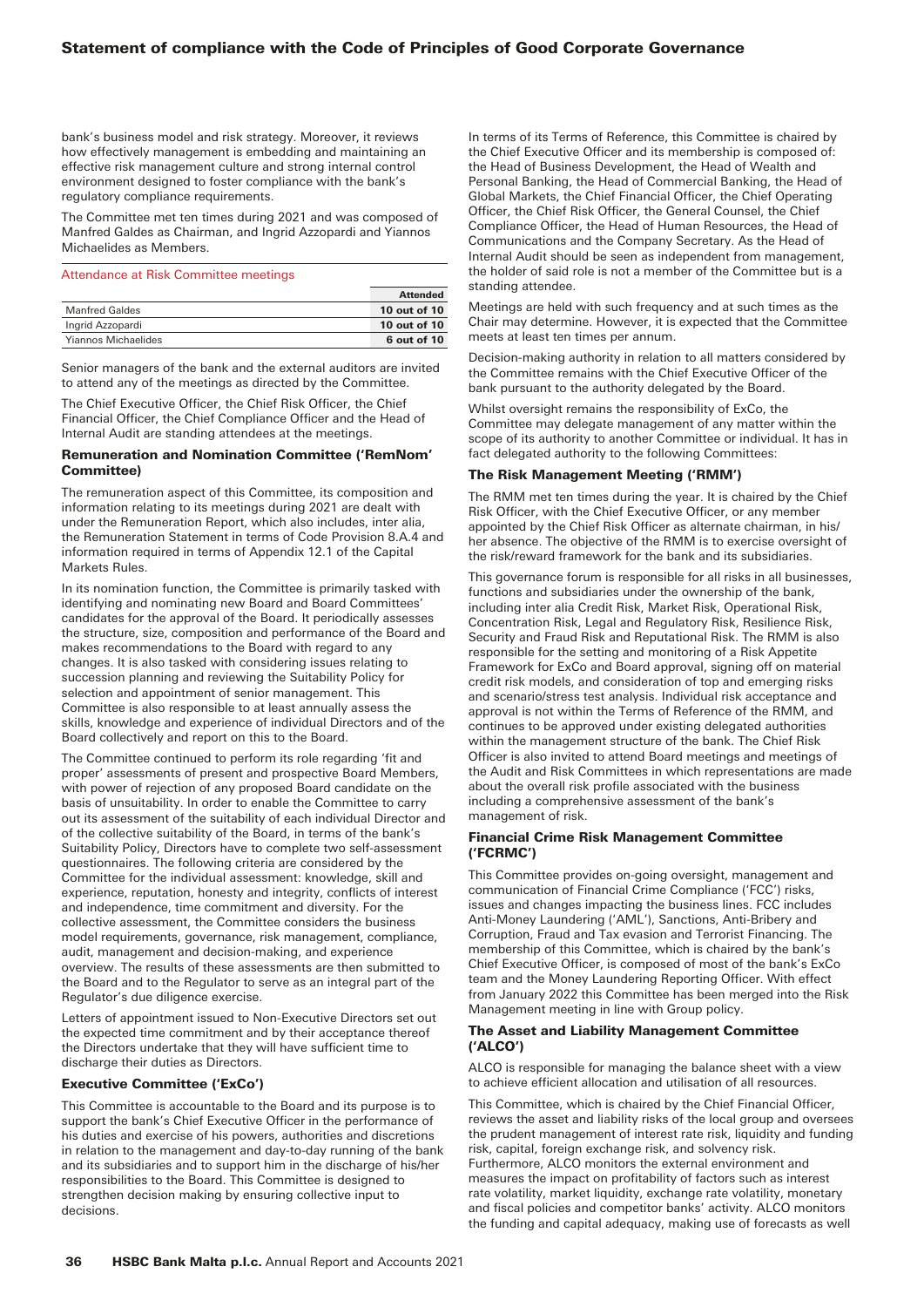as stress tests to ensure the sustainability of the business model and ensuring that sufficient resources are available at all times to meet the demand arising from business activities and regulation.

ALCO is responsible for ensuring that the local group has the appropriate recovery plan in place to ensure it is prepared to restore viability in a timely manner under stress. It is also responsible for resolution planning, detailing the bank's preferred resolution strategy and approving the respective plans.

The Chief Executive Officer has primary responsibility for ensuring efficient development of Asset and Liability Management. Membership consists of senior executives with responsibility for the following functions: Commercial Banking, Wealth and Personal Banking, Markets Treasury, Finance, Asset and Liability Capital Management, Customer Value Management and Payments and Cash Management. ALCO, meets once a month and is chaired by the Chief Financial Officer and deputised by the Chief Executive Officer.

#### People Committee

This Committee, which is composed of all the ExCo Members and which is chaired by the Head of Human Resources & Corporate Sustainability meets on a quarterly basis. The purpose of this Committee is to support the bank's Head of Human Resources & Corporate Sustainability and Chief Executive Officer in the exercise of their powers, authorities and discretions in relation to the management and day-to-day running of the bank's people strategies, including people development, and related policies on Talent Management, Diversity & Inclusion and Culture, as approved by the HSBC Group People Committee for implementation in the bank. Amongst its responsibilities, this Committee performs an annual review of the HSBC Group Performance and Reward strategy, any material reward or benefits strategy, and policies changes. It also conducts a biannual Organisation Leadership Review for Entity Critical Roles and makes recommendations in respect of succession planning. It reviews and considers Employee Insights arising out of workforce engagement and insight measures, including results from Snapshot surveys, and determines the necessary follow-up actions. It also has responsibility to oversee issues related to the Employee Pension Plan.

#### Principle 5: Board meetings

The Board meets as often and as frequently required to discharge its duties effectively. During the period under review, the Board met thirteen times: ten were formal Board meetings and three were thematic deep dives.

The Chairman ensures that all relevant issues are on the agenda and supported by all the available information. The agenda strikes a balance between long-term strategic objectives and short-term performance issues. Notice of the dates of Board meetings together with supporting materials are circulated to the Directors well in advance of the meetings.

During the meetings, Board Members have ample opportunity to discuss issues set on the board agenda, convey their opinions and challenge management. The Chairman facilitates presentation of views pertinent to the relevant issues on the agenda by promoting a culture of openness and debate. Moreover, Directors are encouraged to discuss any issue, which they deem appropriate.

Minutes are taken during Board meetings that faithfully record attendance, discussed matters, tracked actions and decisions. These minutes are subsequently circulated to all the Directors as soon as practicable after the meeting. Besides attending formal Board meetings and Committee meetings of which they form part, Directors attend, on a frequent and regular basis, meetings where their presence is required for the proper discharge of their duties. All the Directors dedicate the necessary time and attention to their duties as Directors of the bank. The holding of other directorships in other companies is in line with regulatory provisions.

#### Directors' attendance at Board Meetings

|                            | <b>Attended</b> |
|----------------------------|-----------------|
| John Bonello               | 10 out of 10    |
| Simon Vaughan Johnson      | 10 out of 10    |
| Michel Cordina             | 10 out of 10    |
| <b>Yiannos Michaelides</b> | 9 out of 10     |
| <b>Andrew Muscat</b>       | 10 out of 10    |
| <b>Manfred Galdes</b>      | 10 out of 10    |
| Sue Vella                  | 9 out of 10     |
| Ingrid Azzopardi           | 10 out of 10    |
| <b>Matthew Colebrook</b>   | 2 out of 3      |
|                            |                 |

For the period during which Matthew Colebrook, as designate Director, was still awaiting regulatory approval, he attended the following meetings:

|                          | <b>Attended</b> |
|--------------------------|-----------------|
| <b>Matthew Colebrook</b> | 2 out of 7      |

## Principle 6: Information and professional development

The Board appoints the Chief Executive Officer of the bank upon guidance and recommendation by HSBC Group and by the RemNom Committee. The Board, through the RemNom Committee, is actively involved in the appointment of other members of senior management. In this regard, the bank benefits from the vast wealth of competence, talent and experience found across the Group.

Full, formal and tailored induction programmes, with particular emphasis on the systems of risk management and internal controls, are arranged for newly appointed Directors. The programmes consist of a series of meetings with senior executives to enable new Directors to familiarise themselves with the bank's strategy, risk appetite, operations and internal controls. Directors also receive comprehensive guidance on Directors' duties and liabilities.

A structured Board training and development programme is organised for the Directors and facilitated by members of ExCo. The key objective of the programme is to improve the Board's awareness in risk, regulation, and compliance developments in the financial services sector.

Topics covered during these awareness sessions range from the new regulatory environment to managing risk. Directors also participate in the Group's mandatory training, which covers Financial Crime Compliance topics, regulatory matters, data privacy and cyber security. Additional training is also held for individual Directors sitting on Board Committees.

Directors are given opportunities to update and develop their skills and knowledge, through briefings by senior executives and externally-run seminars throughout their directorship. Moreover, Directors have access to independent professional advice, at the bank's expense.

Directors also have access to the advice and services of the Company Secretary who is responsible for adherence to Board procedures as well as for effective information flows within the Board, its Committees and with senior management.

The Chairpersons of the Audit and Risk Committees attend on an annual basis the Group Audit/Risk Committee Chairmen Forum where they are updated on the latest topical issues from an Audit/ Risk Committees' perspective.

As part of succession planning and talent management, the Board and the Chief Executive Officer ensure that the bank implements appropriate schemes to recruit, retain and motivate high-quality executive officers. They also encourage members of management to move to the higher ranks within the organisation and seek to maintain high morale among the bank's personnel.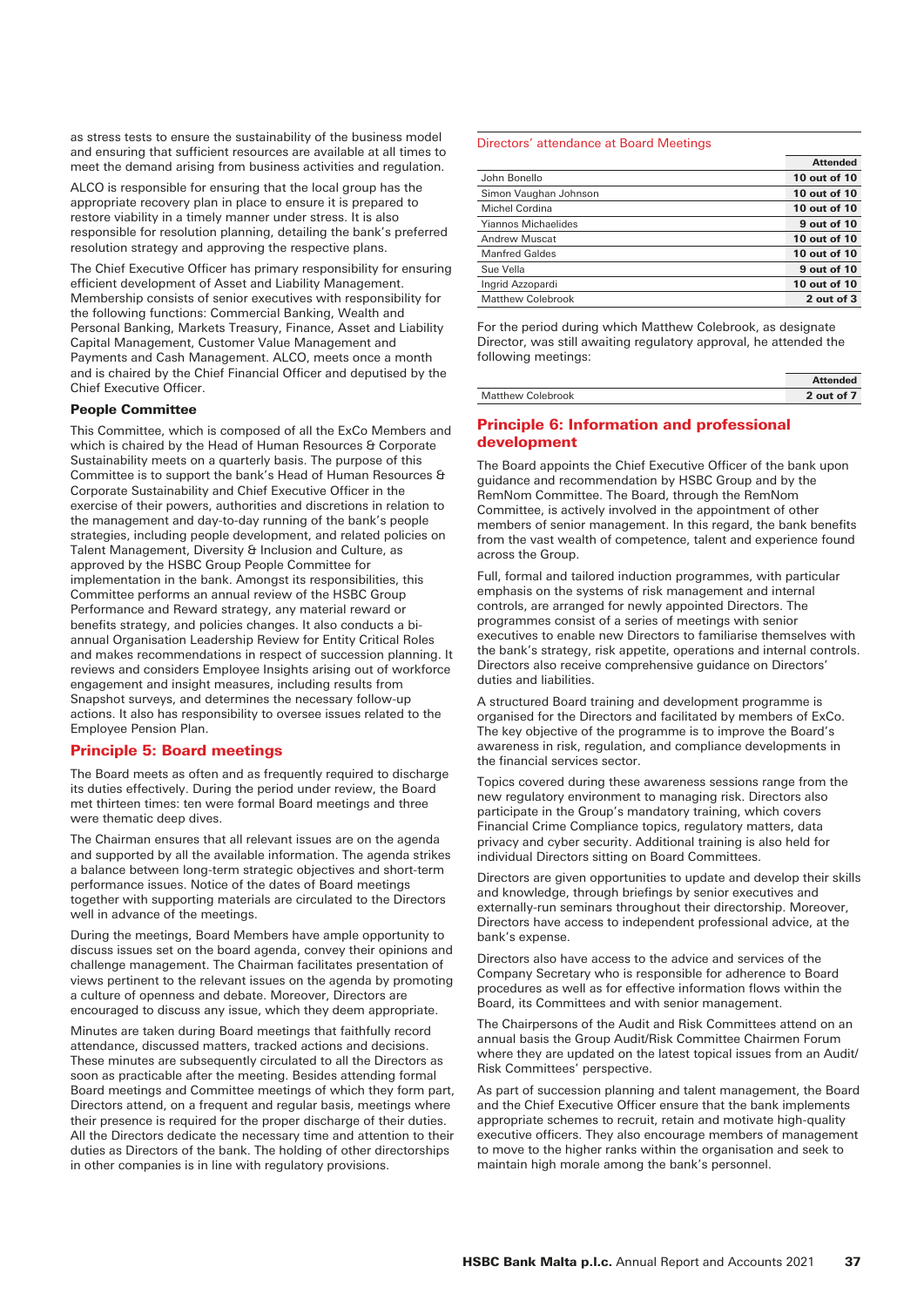#### Principle 7: Evaluation of the Board performance

During the year, the Board undertook an evaluation of its own performance, the Chairman's performance and that of its Committees through a Board Effectiveness Questionnaire modelled on a questionnaire adopted by the Group. This process was conducted by the RemNom Committee through the support of the Company Secretary. No material changes in the governance structures and organisation resulted from this Board evaluation exercise.

#### Principle 8: Committees

The Remuneration and Nomination Committee is covered under Principle 4 and in the Remuneration Report, which also includes the Remuneration Statement in terms of Code provisions 8.A.4.

### Principles 9 and 10: Relations with the shareholders, with the market and with institutional shareholders

The Board oversees the process of disclosures to and communications with external stakeholders. The bank maintains on-going communication with its shareholders and the market on its strategy and performance in order to enhance trust and confidence in the bank. During the period under review, the bank issued various company announcements and media releases to explain ongoing corporate developments and material events and transactions that have taken place and their impact on the financial position of the bank.

The bank communicates with shareholders in the following ways:

- through the 'Annual Report and Accounts' which is made available on the bank's website, a printed version of which is provided to shareholders upon request;
- through the publication of company announcements and media releases; and
- at the Annual General Meeting and Extraordinary General Meetings (further detail is provided under the section 'General Meetings').

The bank also holds meetings for stockbrokers, financial intermediaries and the media to explain the salient features of the interim and annual financial results.

The bank maintains an open channel of communication with its shareholders through the Corporate Governance and Secretariat Function and through the Head of Communications. Meetings have also been held between the Chief Executive Officer and the Malta Association of Small Shareholders.

As the Board always endeavours to protect the interests of both the bank and its shareholders, present and future, the Board takes into account the fact that shareholders are constantly changing. This is reflected in the Board's decisions on long-term sustainability objectives to safeguard the interests of future shareholders. The Chairman ensures that the views of shareholders are communicated to the Board. Moreover, the Chairpersons of the Audit Committee, of the Risk Committee and of the RemNom Committee are available to answer questions during the Annual General Meeting. The conduct of the meeting is conducive to valid discussion and appropriate decision making.

In terms of the bank's Articles of Association, the Directors shall, on the request of members of the company holding not less than one-tenth of the paid-up share capital, duly proceed to convene an Extraordinary General Meeting of the bank.

### Principle 11: Conflicts of interests

Directors are aware that their primary responsibility is always to act in the interest of the bank and its shareholders as a whole, irrespective of who appointed them to the Board. This requires that they avoid conflicts of interest at all times and that their personal interests never take precedence over those of the bank and its shareholders.

In line with HSBC Group best practice, the Board operates a Board Conflicts of Interest Policy. In terms of this policy, a Director is to avoid situations in which he or she has or could have, a direct or

indirect interest that conflicts, or possibly may conflict, with the interest of the bank. Without prejudice to Articles 136A (3)(C) and 143 of the Companies Act, this policy stipulates that a director must obtain an authorisation from the Board before a situational conflict arises. Notably, in accordance with this policy, all directorships and other non-bank appointments should be authorised by the Board.

By virtue of the bank's Articles of Association, a Director is bound not to vote at a Board meeting on any contract or arrangement or any other proposal in which such Director has a material interest, either directly or indirectly. Moreover, in terms of the Board's Conflicts of Interest Policy, a Director having a continuing material interest that conflicts with the interests of the bank, should take effective steps to eliminate the grounds for conflict. In the event that such steps do not eliminate the grounds for conflict then the Director should consider resigning.

On joining the Board and regularly thereafter, Directors are informed and reminded of their obligations on dealing in securities of the bank within the parameters of law and the Capital Markets Rules. A proper procedure of reporting advance notices to the Chairman by a Director who intends to deal in the bank's shares has been endorsed by the Board in line with the Principles, the Capital Markets Rules and the internal Code of Dealing.

### Principle 12: Corporate Sustainability

The bank's Corporate Sustainability ('CS') strategy takes into account the Group-wide strategy. The Board continues to recognise that the bank has a responsibility towards people and the planet. The bank has continued to utilise its resources in order to carry out a series of initiatives and projects designed to provide value to various sectors for our key stakeholders (i.e. customers, employees, and the community). In Malta, the bank fulfils the Group's CS strategy primarily through its Sustainability function and the HSBC Malta Foundation (the 'Foundation'). The HSBC Malta Foundation seeks to unlock the full potential of individuals and the community to shape a sustainable future. Drawing from the HSBC Group resources and a network of partners, the bank works to tackle critical problems in sustainable finance, climate ambition and future skills. Locally, the bank remains committed to making a difference in the areas of child welfare, the environment, medical research and heritage. The bank has pledged long-term support to help people access education and training, so as to acquire the skills needed to succeed today and in the future at the place of work. There is close collaboration with several stakeholders including governmental organisations, policymakers, local businesses, other banks and financial institutions, charities, non-profit organisations and non-governmental organisations Through these partnerships, the bank encourages sustainable business and communities. The bank takes pride in HSBC colleagues who contribute to the charities and causes they feel passionate about and staff members are encouraged to take an active role in initiatives supported by the HSBC Malta Foundation.

Through the Sustainability function, a focus is placed on creating a sustainable future that leaves a positive impact on society, the environment and the economy. The HSBC Group has been working relentlessly on shaping its Corporate Sustainability agenda for future generations to come. HSBC strives to become a net zero bank with the aim to reduce its carbon footprint. This will be achieved by ensuring that the bank's operations are net zero by 2030 and that the financed emissions are aligned to achieve net zero by 2050 or sooner. Customers will be supported in this journey by dedicating up to \$1 trillion of financing and investment globally in the next 10 years. With this ambition in mind, the bank has been very active locally during 2021 to drive initiatives aligned with this strategy. The creation of the Climate Business Council, led by the senior management team of the bank, oversees the execution of this ambition.

The net zero plan for the bank is divided into two sections: (1) Carbon Emissions and (2) Responsible Consumption. Within each of these sections, there are a number of categories, outcomes and ambitions. Within Carbon Emissions, the plan is split into three main categories: Supply Chain (74% of Carbon Emissions), Energy (16% of Carbon Emissions) and Travel (10% of Carbon Emissions).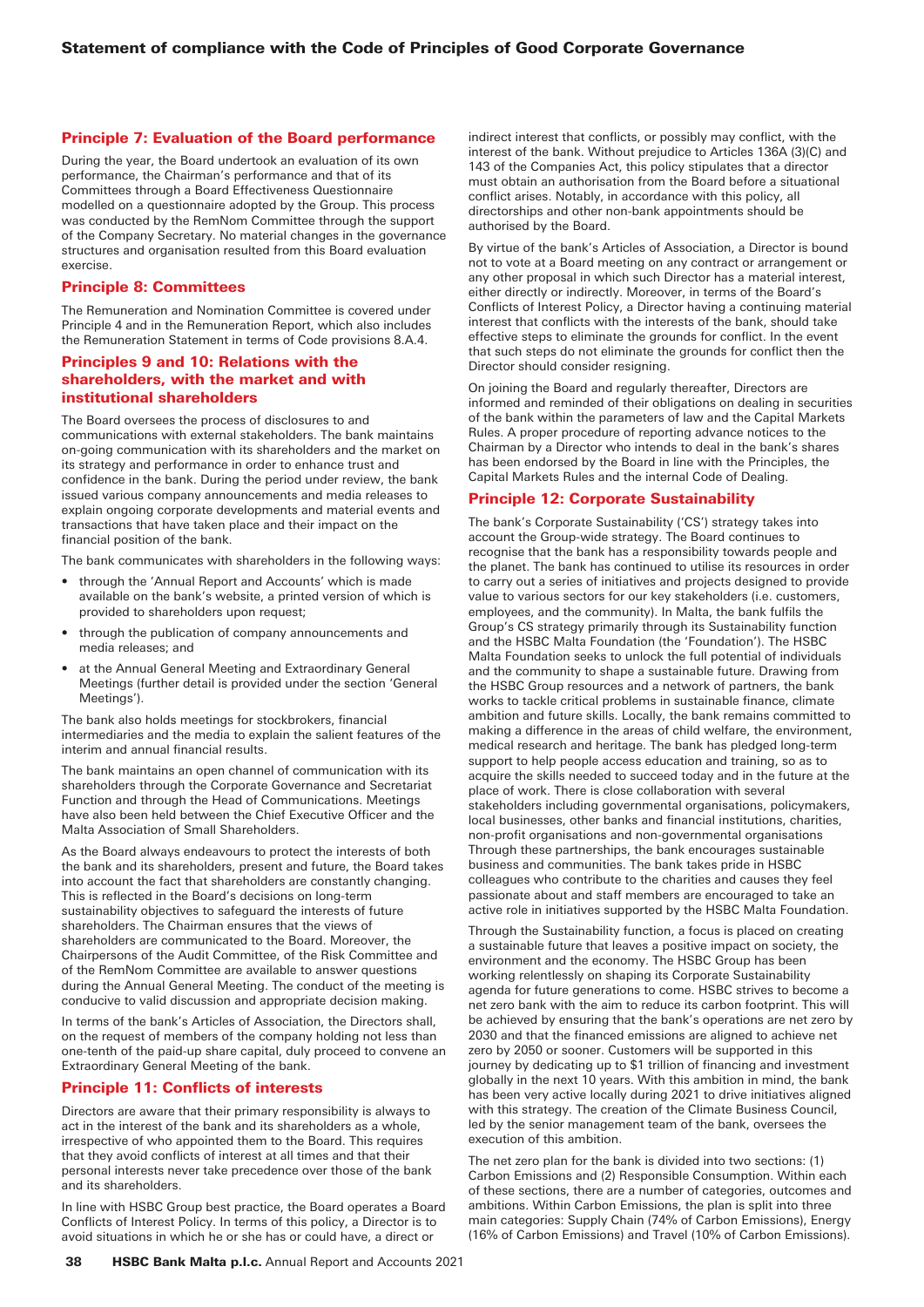Within Responsible Consumption, the plan is split into five categories: Waste, Green Buildings, Paper, Electronics and Sustainable Diets.

# Non-compliance with the Code

### Principle 9 (Code Provision 9.3 and Code Provision 9.4)

This Code Provision recommends the bank to have in place a mechanism to resolve conflicts between minority shareholders and controlling shareholders. Although the bank does not have such a mechanism in place, there is ongoing open dialogue between the bank's senior management and the Non-Executive Directors to ensure that no such conflicts arise.

In terms of Code Provision 9.4, minority shareholders should be allowed to formally present an issue to the Board of Directors. The bank discloses that it does not have a policy in terms of this code provision. However, the bank maintains an open dialogue with the Malta Association of Small Shareholders.

# Internal control Capital Markets Rule 5.97.4

The Board is ultimately responsible for the bank's system of internal control and for reviewing its effectiveness. Such procedures are designed to achieve business objectives and to manage and mitigate, rather than to eliminate, the risk of failure. They can only provide reasonable and not absolute assurance against material error, losses or fraud.

The Group has established the risk management and internal control structure referred to as the 'Three Lines of Defence' to ensure we achieve our commercial aims while meeting regulatory, legal, as well as Group requirements. It is a key part of the local group operational risk management framework.

The First Line of Defence has ultimate ownership of risk and controls, including read across assessments of identified issues, events, and near misses, and the delivery of good conduct outcomes. Risk Owners are accountable for identifying, assessing, managing and reporting key existing and emerging risks that they own for their business or function in line with the risk appetite set by the Board.

The Second Line of Defence reviews and challenges the First Line of Defence's activities to help ensure that risk management decisions and actions are appropriate, within risk appetite, and supports the delivery of conduct outcomes. The Second Line of Defence is independent of the risk-taking activities undertaken by the First Line of Defence and includes CROs, Risk Stewards and the Operational and Resilience Risk function. Risk Stewards are accountable for setting policy and control standards to manage risks, providing advice and guidance to support these policies, and challenging the First Line of Defence to ensure it is managing risk effectively.

The Third Line of Defence is Internal Audit, which provides independent assurance to management and the non-executive Risk and Audit Committees that the bank's risk management, governance and internal control processes are designed and operating effectively.

The local group's key risk management and internal control procedures include the following:

- Global standards: Functional, operating, financial reporting and certain management reporting standards are established by global function management Committees, for application throughout HSBC globally. These are supplemented by operating standards set by functional and local management as required for the type of business and geographical location of each subsidiary.
- Delegation of authority within limits set by the Board: The Board has delegated specific, clear and unequivocal authority to the Chief Executive Officer to manage the day-to-day affairs of the business for which they are accountable within limits set by the Board. Delegation of authority from the Board requires the CEO to maintain appropriate apportionment of significant

responsibilities and to oversee the establishment and maintenance of systems of control that are appropriate to the business.

- Risk identification and monitoring: Systems and procedures are in place to identify, control and report on the major risks facing the bank including, credit, market, liquidity, capital, financial management, model, reputational, strategic, sustainability and operational (including accounting, tax, legal, compliance, fiduciary, information, external fraud, internal fraud, political, physical, business continuity, systems operations, project and people risk). Exposure to these risks is monitored by the Risk Management Meeting, Asset and Liability Committee and Executive Committee.
- Changes in market conditions/practices: Processes are in place to identify new risks arising from changes in market conditions/ practices or customer behaviours, which could expose the bank to heightened risk of loss or reputational damage. Further improvements have been, and will continue to be, implemented to combat the inherent challenges posed by financial crime. In addition, the focus has remained on regulatory developments and engagement, including the ongoing supervisory review and evaluation process under the ECB's Single Supervisory Mechanism; challenges to balance business growth and risk management imperatives; internet crime and fraud; level of change creating operational complexity and heightened execution risk; and information security risk.
- IT operations: Centralised functional control is exercised over all IT developments and operations.
- In order to ensure consistency and benefit from economies of scale, common Group systems are employed for similar business processes, wherever practicable.
- Comprehensive annual financial plans are prepared, reviewed and approved by the Board. Results are monitored and progress reports are prepared on a monthly basis to enable comparisons with plan. Financial accounting and management reporting standards have been established.
- Responsibilities for financial performance against plans and for capital expenditure, credit exposures and market risk exposures are delegated with limits to executive management. In addition, functional management in the bank has been given the responsibility to implement HSBC policies, procedures and standards for business and product lines and functions, including: legal, financial crime and regulatory compliance, internal audit, human resources, credit risk, market risk, operational risk, computer systems and operations, and property management.
- The Chief Risk Officer is responsible for the management of specific risks within the bank, including credit risk in the wholesale and retail portfolios, market risk and operational risk. Risks are monitored via the Risk Management Meeting, which meets regularly, and via reporting to the Executive Committee, the Risk Committee and the Board.
- Internal Audit: The establishment and maintenance of appropriate systems of risk management and internal control is primarily the responsibility of business management. The Internal Audit function reports to the Audit Committee and to the Board. It provides independent and objective assurance in respect of the adequacy of the design and operating effectiveness of the bank's framework of risk management, control and governance processes, focusing on the areas of greatest risk to the bank using a risk-based approach. The Head of Internal Audit also reports to the Board on matters concerning the operation of the Internal Audit function, including independence and resourcing.
- Internal Audit issues: Executive management is responsible for ensuring that any issues raised by the Internal Audit function are remediated within an appropriate and agreed timeframe. Confirmation to this effect must be provided to Internal Audit, which subsequently validates the remediation.